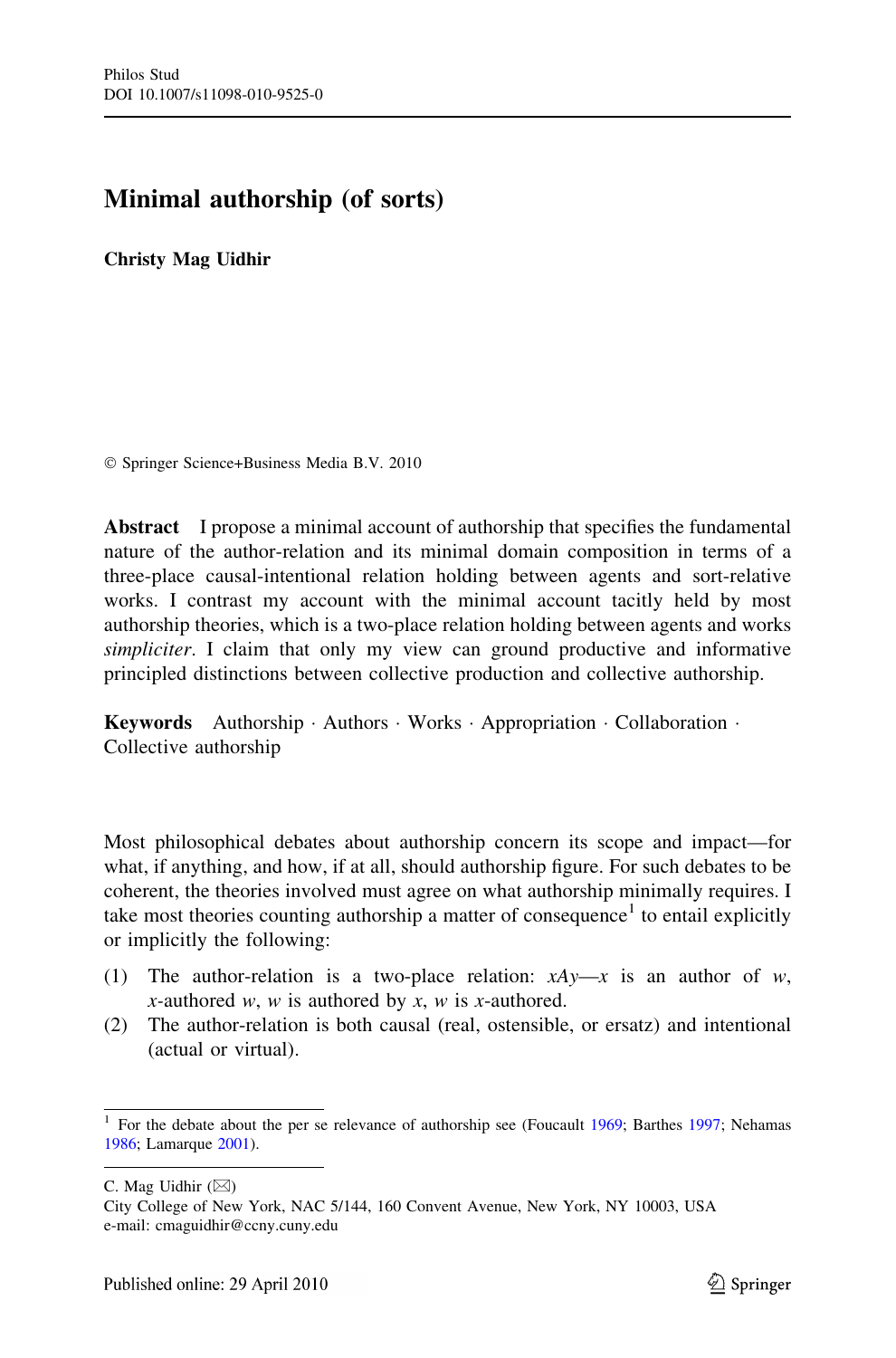(3) So, the author-relation is a causal-intentional relation between an agent (actual or non-actual) and the substantive products of that agent's intention-directed activities, such that,  $xAy$  only if y is the substantive product of an intentiondirected activity for which x is the source.<sup>2</sup>

The above should appear relatively uncontroversial. Things, objects, events, entities, or states of affairs simpliciter cannot be authors or be authored, so the author-relation must be in terms of causal-intentional agency and its substantive products (here on referred to as 'works'). Theories, of course, diverge as to what can permissibly stand in the author-relation. Some leave the domain unrestricted works as intentional products simpliciter (Hilpinen [1993\)](#page-14-0). Others narrow the domain so as to exclude 'mere' artifacts (e.g., shovels, baloney sandwiches, gym socks)—works as intentional products prima facie aimed at some uptake (Lamarque  $2002$ ; Livingston  $2005$ ).<sup>3</sup> However such theories may restrict the scope of works, they share an account of minimal authorship as a two-place relation between agents and works (xAw) seemingly supported by our commonsense intuitions.

I argue that the above account of minimal authorship and the intuitions informing it are misguided. Minimal authorship in terms of a two-place relation between agents and works is far too broad to be productive or informative in all but the most garden variety of cases and risks incoherence in non-standard cases, especially those involving collective production. Even were we to suppose that commonsense intuitions reliably track singular authorship, they clearly fail to track collective authorship reliably. This failure becomes glaringly obvious for paradigmatic works of collective production (e.g., mass-market comics, movies, songs). As such, authorship concerns for non-standard works cannot be resolved by appealing to intuitions tracking authorship for standard works (Sellors [2007](#page-14-0); Meskin [2008](#page-14-0)).

I claim that in order to have a substantive account of minimal authorship capable of solidly grounding collective authorship claims, we must abandon the two-place relation xAw—authorship-of-a-work—in favor of the three-place relation  $xA(Fw)$  *authorship-of-a-work-as-an-F* (where F is some work-description). Only authorship as a three-place relation between agents, works, and work-descriptions can underpin crucial and productive distinctions between singularly-authored collectivelyproduced works and collectively-authored collectively-produced works—authorship must be work-description relative.

In Sect. [1](#page-2-0), I propose that *authorship-of-a-work-as-an-F* minimally entails the following for an agent  $(A)$ , a work  $(w)$ , and a work-description  $(F)$ :

A is an author of w as an F if and only if A is directly responsible, at least in part, for  $w$  as an  $F$ .

In Sect. [2](#page-4-0), I argue that collective production need neither entail nor suggest collective authorship. I characterize singularly-authored collectively-produced works as either appropriation cases or commission cases and in Sect. [3](#page-9-0) characterize collectively-authored collectively-produced works as either collaborative or

<sup>&</sup>lt;sup>2</sup> For accounts of intention-directed actions see (Davidson [1980;](#page-14-0) Ginet [1990;](#page-14-0) Bratman [1999\)](#page-13-0).

<sup>&</sup>lt;sup>3</sup> Lamarque [\(2002](#page-14-0)) counts works as products for which reception conditions are prima facie constitutive of identity, Livingston [\(2005](#page-14-0)) further restricts this in terms of works as expressions.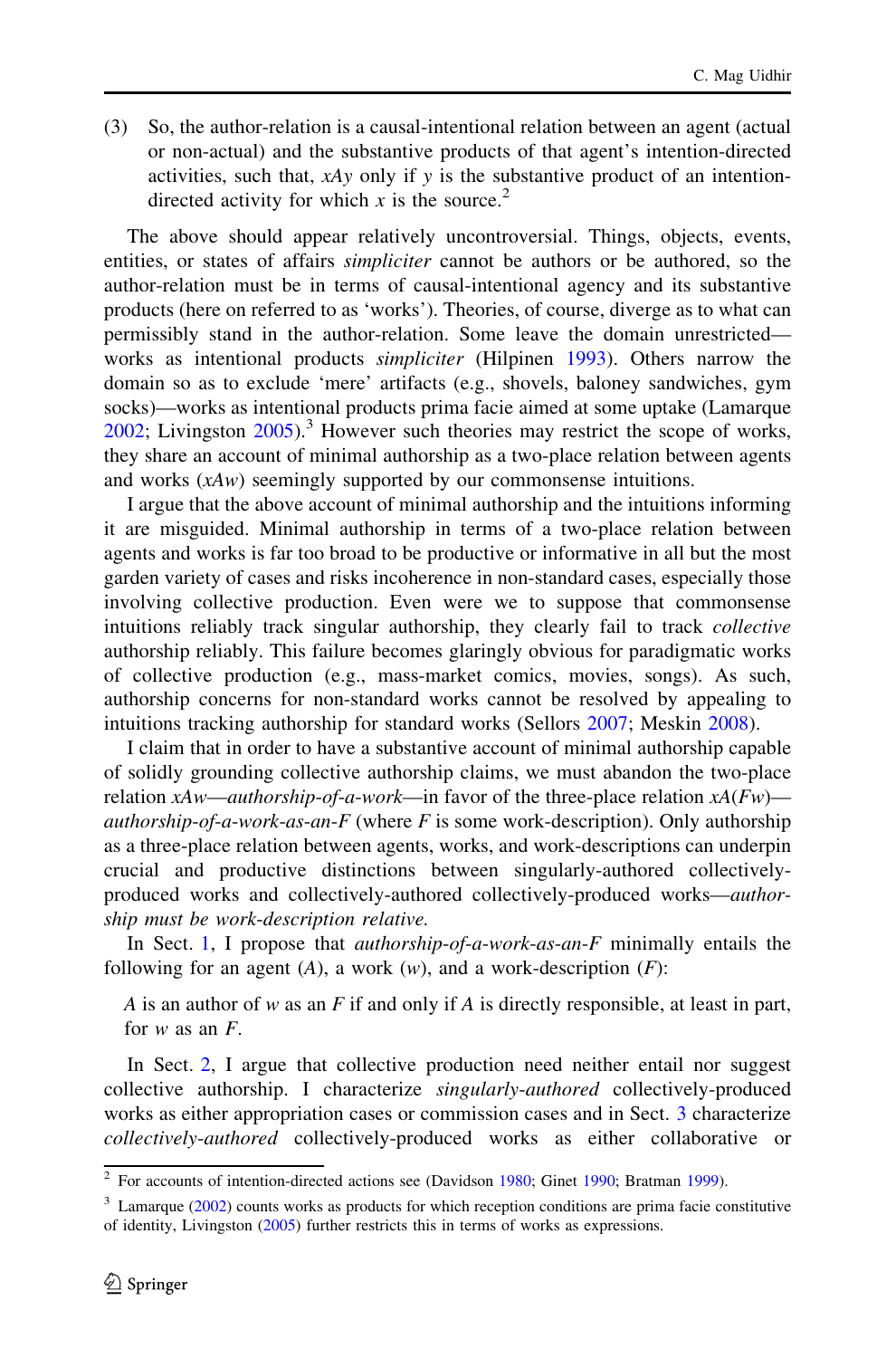<span id="page-2-0"></span>non-collaborative, thereby rendering tractable otherwise slippery and complex issues of collective authorship. In the end, my view is a substantive and informative account of minimal authorship both flexible and strong enough to be effectively employed in claims about what metaphysical, interpretive, and evaluative roles authorship may play.

Before I begin, however, I must first be clear about the terms I use and the assumptions that I do and do not make. I employ the phrase 'w as an  $F$ ' to designate a work under description F or work-description  $F$  (e.g., dance, essay, film, jingle, limerick, novel, painting, photograph, poem, print, song, etc.). Though workdescriptions may best be viewed as sortals (Geach [1962;](#page-14-0) Mackie [1994;](#page-14-0) Wiggins  $2001$ <sup>4</sup> I want 'work' and 'work-description' to be reasonably broad and nontechnical, showing no overt allegiance to any particular metaphysical or semantic view (e.g., works as types or concrete particulars, sorted wholly or in part according to reception or production practices and conventions, or supporting semantic distinctions between 'author' and 'maker', 'designer' or 'producer').

Most importantly, my project doesn't entail anything over and above providing a substantive account of minimal authorship. That is,  $I$  do not assume authorship germane for all work-descriptions (Hilpinen  $1993$ )<sup>5</sup> or that authorship figures in work-identity (Levinson [1990](#page-14-0)) or work-individuation (Rohrbaugh [2005\)](#page-14-0).<sup>6</sup> Additionally, I do not assume that authorship constitutively figures for work-interpretation or work-evaluation; I make no claims as to whether authors are non-actual author-constructs (Booth [1961;](#page-13-0) Levinson [1990](#page-14-0); Irwin [2001](#page-14-0)) rather than actual agents, individual or collective (Hirsch [1967;](#page-14-0) Stecker [1997](#page-14-0); Carroll [2001\)](#page-13-0). I merely designate what I take to be the fundamentally and philosophically salient feature of authorship. By framing my view in this way, I can provide a broadly appealing yet philosophically substantive account of authorship that, when embraced, productively shifts the philosophical landscape.

## 1 Minimal authorship

To be an author of a work under a description is to be directly responsible, at least in part, for that work being under that description (i.e., to be directly responsible for the way in which that work satisfies the conditions for being under that description). So, if I am an author of work w under description  $F$ , then it had better turn out that I had something to do with  $w$  satisfying the conditions for being an  $F$ . We ought to think conceptual confusion afoot should someone claim that I am the author of a

<sup>4</sup> Likewise 'author' may best be viewed as a sort-relative predicate. Kit Fine (2003) argues the same for the predicate 'make'.

<sup>&</sup>lt;sup>5</sup> One could make a case for Hilpinen [\(1993](#page-14-0)) arguing for a three-place relation (agents, intentional products (artifacts), sortal descriptions), but his account is best read as a two-place relation (agents, artifacts) for which sortal descriptions broadly construed hold for objects qua artifacts only if the sortal descriptions are mentally represented in the agent's directing intentions (I address this later). Hilpinen's view fundamentally is an account of intentional production (which so construed I would in the main happily endorse) and not an account of authorship.

<sup>&</sup>lt;sup>6</sup> Though I assume work-descriptions as sortals do so figure.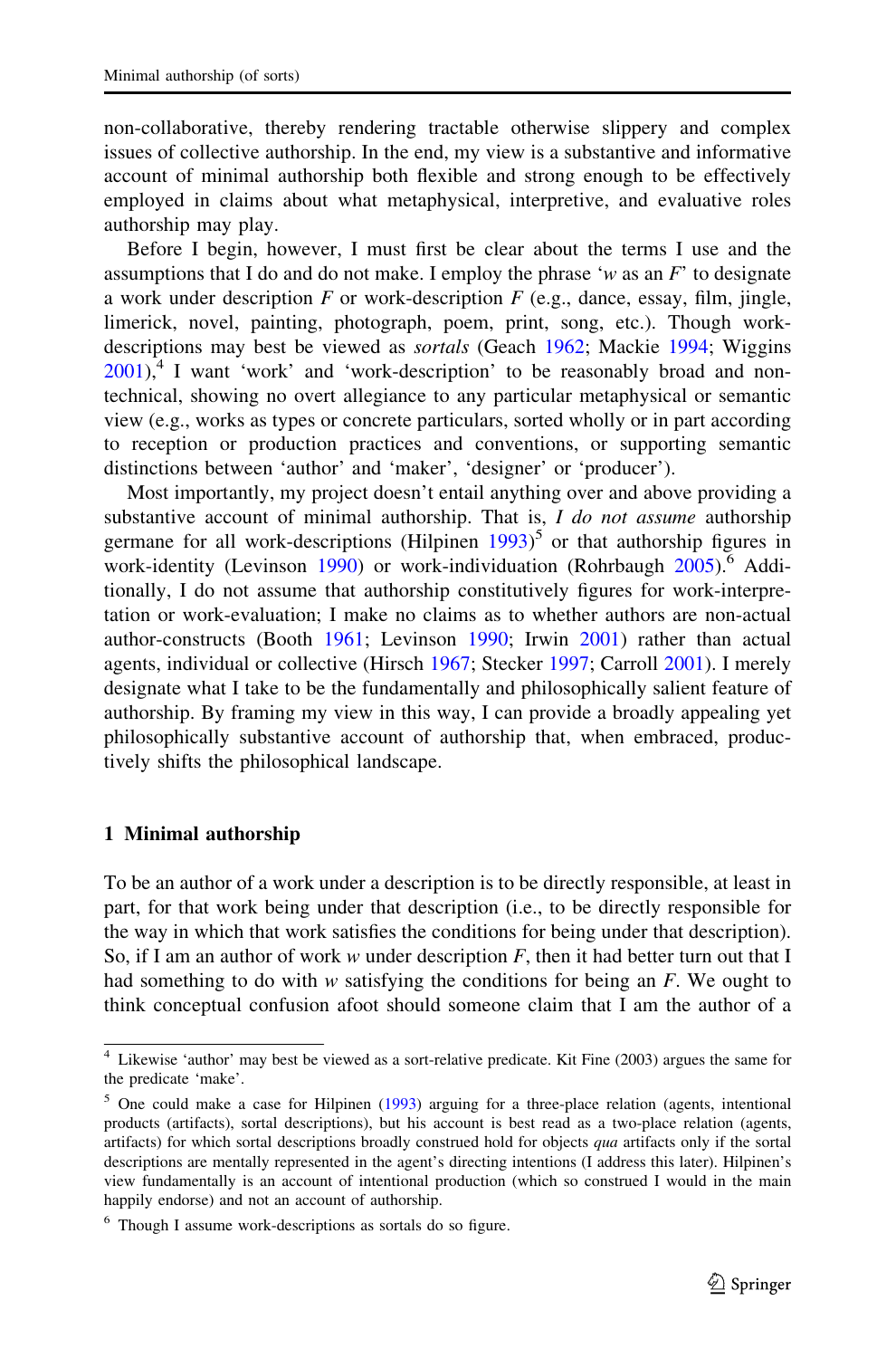work as a painting but that my intention-directed activities in no way figured in the work coming to satisfy the conditions for being a painting. If works under certain descriptions do have authors, then being an author entails being directly responsible, at least in part, for a work being under such a description. Any account of authorship must capture this.

Assume for the sake of argument and simplicity the following. Let C be the set of all and only those features essential for work-description  $F^7$ . So,

Work w is an F if and only if w possesses the features in  $C^8$ .

From this, the following:

A is the author of w as an F if and only if A is directly responsible, at least in part, for w's possession of the features in C.

Further specified with the following:

For A to be directly responsible, at least in part, for  $w$ 's possession of the features in C is for A's intentions to figure substantively in  $w$ 's possession of at least one of the features in  $C^9$ .

If w is an  $F$ , then if  $A$  is the author of w as an  $F$ , then  $A$ 's intentions must substantively figure in that work being an  $F$  (the way in which that work satisfies the conditions for being an F). For w to be the particular F that it is, is for w to be an F in a particular sort of way (to satisfy the conditions for being an  $F$  in virtue of the particular features it possesses). Authorless  $Fs$ , if there can be such things, then are works that satisfy the conditions for being an  $F$  but works for which no one is directly responsible, at least in part, for the particular way in which the work satisfies those conditions. If A is an author of  $w$  as an  $F$ , then it cannot be the case that A is directly responsible for w being an F but not directly responsible for the particular way in which  $w$  is an  $F$ . So, being the author of  $w$  as an  $F$  entails being the author of that particular F.

Note that I allow for collective/shared intentions (Gilbert [1989;](#page-14-0) Velleman [1997;](#page-14-0) Corlett [2001](#page-14-0)). That is, A can be a single individual or a collection of all and only those individuals that taken jointly, but not alone, satisfy the conditions for being an author. Also note that A's being the author of w as an  $F$  and  $B$ 's being the author of w as a G doesn't entail that A and B token the same 'authoring' action-type or that A and  $B$  formed the same kind of 'authoring' intention. I assume that there are neither general 'authoring' action-types that must be tokened nor general 'authoring' intentions that must be formed. For instance, being an author of a work as a poem entails being the source of the appropriate sorts of intentions directing the

 $7$  I am not assuming that work-descriptions must have essentialist accounts; I merely employ one for the sake of simplicity. My view should perform equally well for more pluralist or open-ended accounts, just note that work-descriptions with nebulous satisfaction conditions unsurprisingly ought to result in equally nebulous satisfaction conditions for authorship.

<sup>8</sup> I do not target trivially essential/necessary features (i.e., being an object, being a non-minotaur, being [a painting or a marmoset]).

<sup>&</sup>lt;sup>9</sup> I use the term 'substantively' to mean at least non-trivially and non-accidentally and at most exhaustively or essentially.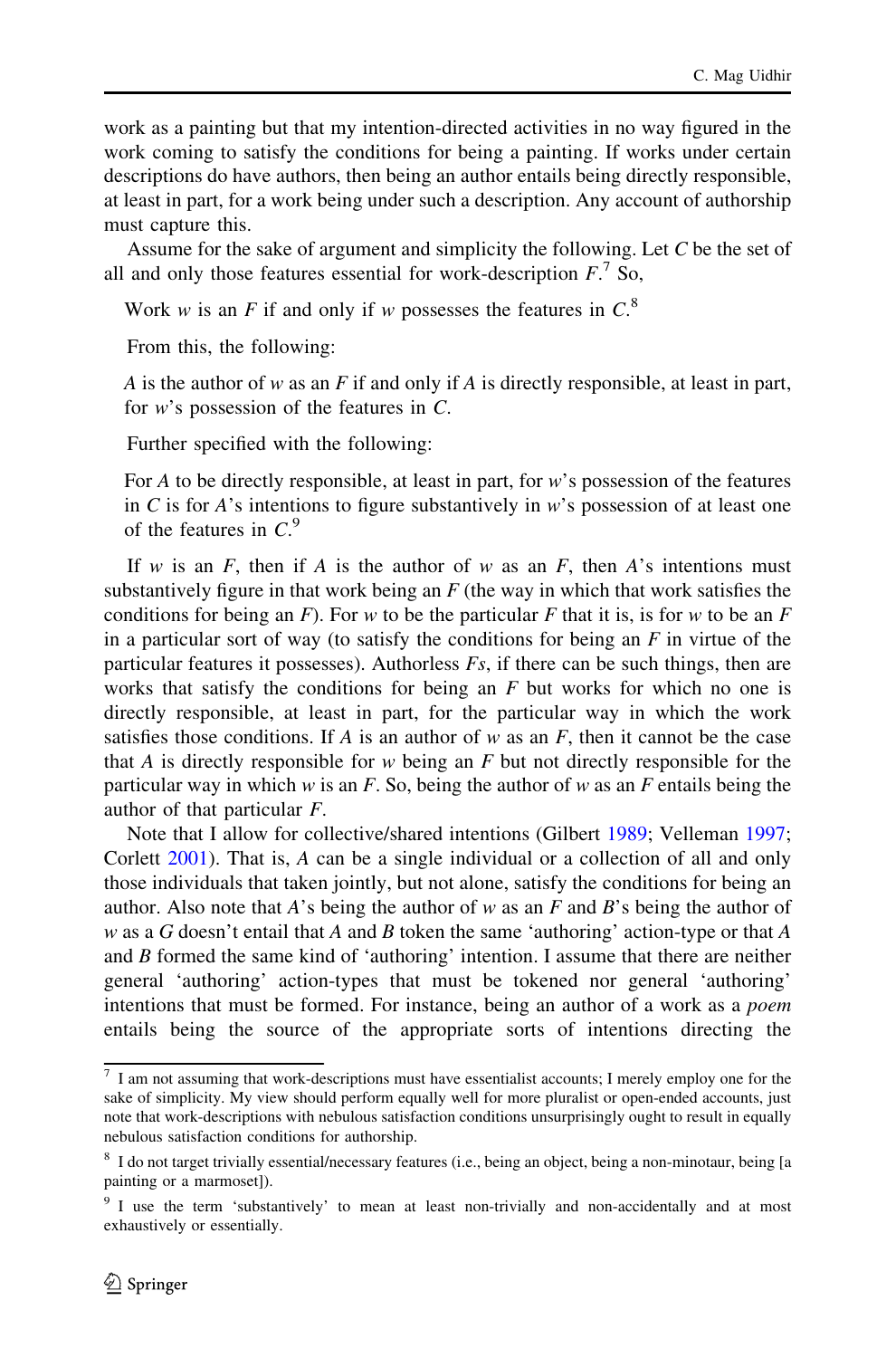<span id="page-4-0"></span>appropriate sorts of activities of which the work is a product, the substantive result of which is the satisfaction of the conditions for being a poem. Determining the appropriate sorts of intentions and appropriate sorts of activities first requires determining what it is to be a poem—that's just what it is for authorship to be workdescription relative. For A to be the author of w as an F is for w being an F to result substantively from the appropriate sorts of activities directed by the appropriate sorts of intentions of which A is the source. Any further specification requires first specifying what it is to be an  $F$ .

# 2 Collective production and authorship

I take there to be two broad classes of authorship: singular and collective.

**Singular authorship:** Only A is an author of w as an  $F$ .

A subspecies of which is:

**Conjunctive authorship:** Only [A and B...] is an author of w as an F, but neither A nor B... taken alone is an author of w as an  $F^{10}$ .

The other broad class is:

**Collective authorship:** A and B... are authors of w as an  $F$ .

I suppose that, prima facie, collective authorship entails collective production, and that to be collectively produced just is to be the product of activities with multiple, distinct intentional sources.<sup>11</sup> Collective production, however, should neither entail nor suggest collective authorship. Most films are collectively produced, and while I suppose that key grips fulfill crucial production roles, key grips are not thereby authors of films. Likewise, many prints are collectively produced, and while I suppose that print technicians and master printmakers play critical production roles for prints, they are not thereby authors of the prints they help produce. We don't discount key grips and print technicians as authors because they do not fill significant production roles—they obviously do. Rather, we regard the activities in which key grips and print technicians engage, though complex and highly skilled, as being broadly directed by—or facilitating those activities directed by—the intentions of others (e.g., film directors, cinematographers, graphic designers, print artists). Of course, while collective production doesn't entail collective authorship, many collectively produced works under certain work-descriptions are collectively authored. Before I

<sup>&</sup>lt;sup>10</sup> For example, consider the painting United States: Most Wanted (1994). There are seemingly only two candidates for authorship of the painting, Vitaly Komar and Alex Melamid. Both Komar and Melamid claim, however, that neither authors the painting; instead, they claim that there is but one author of Most Wanted, which is [Komar and Melamid], the artist team made up of Vitaly Komar and Alex Melamid the team, not its members taken alone, is the source of the substantively figuring intentions. I want to allow at least in principle for such claims to be true.

<sup>&</sup>lt;sup>11</sup> For my purposes, I do not count as collectively-produced works produced by a single intentional source where that source is some group or collective agent (collective intentions).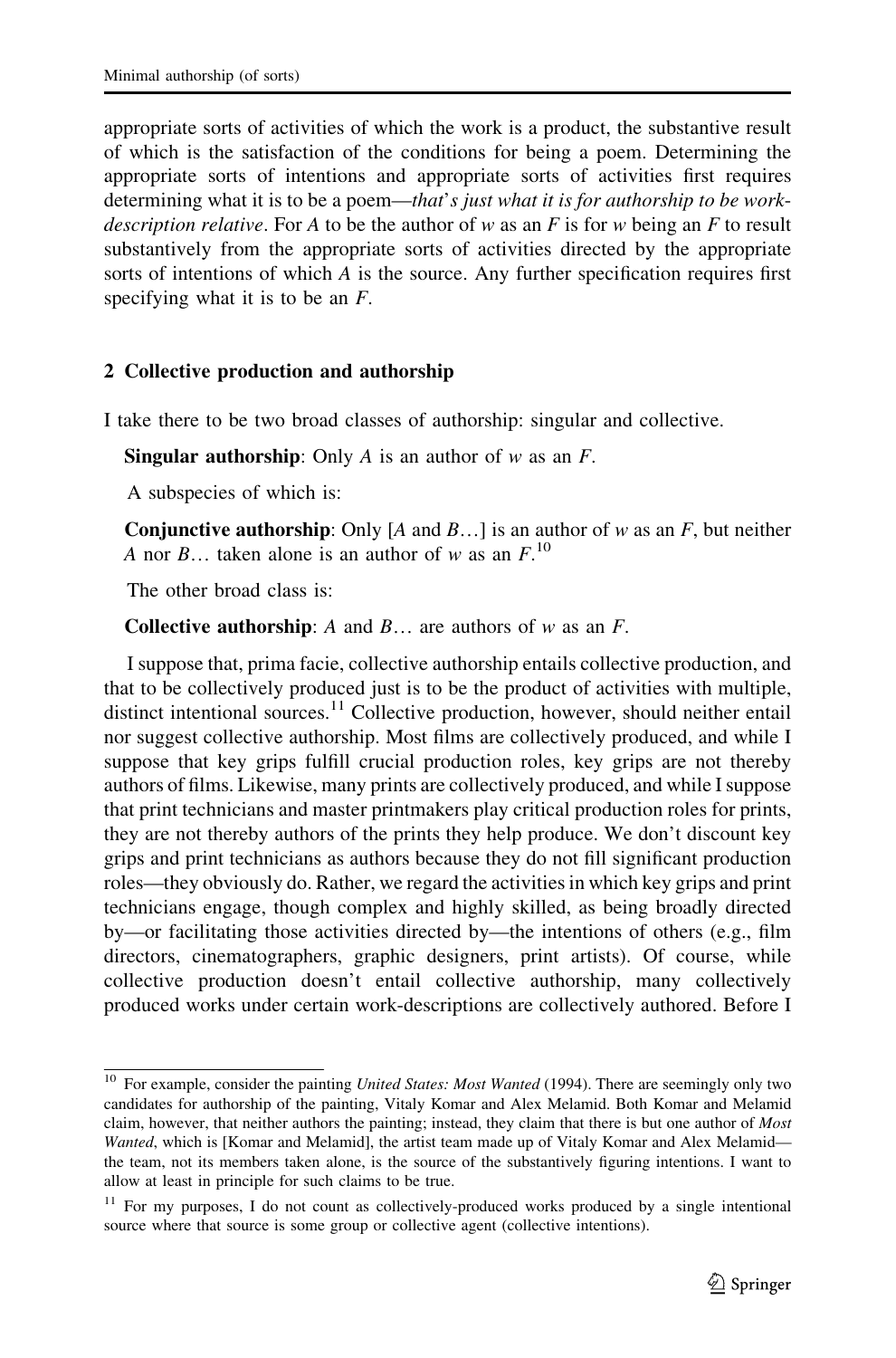address these, I first discuss how best to characterize collectively produced but singularly-authored works.

#### 2.1 Appropriation cases

Suppose that I want my work to be an  $F$ . To bring this about, I might engage in the standard kinds of activities that typically result in the production of a work as an  $F<sub>1</sub>$ . also might simply appropriate a pre-existing product of another's effort with regard to those activities. Note that strict replacement in terms of functional equivalence won't do. Appropriation in the sense I employ concerns cases in which I want my work (a) to be an F in virtue of having another F as a proper part or (b) to be an F in virtue of having a G as a proper part.

For example, consider Elaine Sturtevant's work Warhol Flowers (1964), a silkscreen pulled by Sturtevant from the burned (exposed) screen Andy Warhol used to produce silk-screens in his Flowers series. Suppose that prints pulled from burned Warhol screens are Warhol prints. This, however, doesn't entail that Warhol Flowers is a Warhol print (where 'Warhol print' refers to prints authored by Warhol). Warhol Flowers has a Warhol print as a proper part, but Warhol Flowers is not a Warhol print—that's the point. To be sure, the production history of Warhol Flowers constitutively involves the products of Warhol's activities but only as a substantive result of Sturtevant's intentions. That Warhol Flowers has a Warhol print as a proper part doesn't entail that Warhol is directly or even indirectly responsible for Warhol Flowers. Though Warhol Flowers is a silk-screen in the same way Warhol's Flowers is a silk-screen—pulled from the same screen, a screen produced by Warhol and not Sturtevant—Warhol's intentions do not figure at all, let alone figure substantively, for Warhol Flowers. Only Sturtevant's substantively figure, so Warhol cannot be an author of Warhol Flowers. Similarly, consider Richard Prince's rather aptly titled photograph By Richard Prince, A Photograph of Brooke Shields by Garry Gross (1983), which features a 1975 Garry Gross photograph of a nude, 10-year old Brooke Shields. Though the photograph By Richard Prince… has a proper part a photograph for which Gross's intentions substantively figured, Gross's intentions do not figure at all for  $By Richard Prince$ , so Gross cannot be an author of By Richard Prince, A Photograph of Brooke Shields by Garry Gross—again, that's the point. $^{12}$ 

While these are cases in which a work is an  $F$  in virtue of the appropriation of an  $F$  as a proper part, many appropriation cases involve a work being under a certain description  $(F)$  in virtue of the appropriation of a work under a different description  $(G)$  as a proper part, where w as an F having a G as a proper part doesn't entail that w is both an F and a G. For example, Marcel Duchamp's *Bottle Rack* (1914) is a readymade sculpture with a bottle rack as a proper part, but *Bottle Rack* (1914) is not a bottle rack. So too for Mike Bidlo's Not Duchamp's Bottle Rack 1914 (2000).<sup>13</sup> Similarly, Tobias Wong's *This is a Lamp* (2001) is a Duchamp-Magritte

<sup>&</sup>lt;sup>12</sup> Consider also Tobias Wong's Warhol Gift Wrap (2002)—for around \$20,000 Tobias Wong will wrap your holiday gifts using original Warhol screenprints.

<sup>&</sup>lt;sup>13</sup> Both of course could be used as bottle racks in virtue of having bottle racks as a proper parts.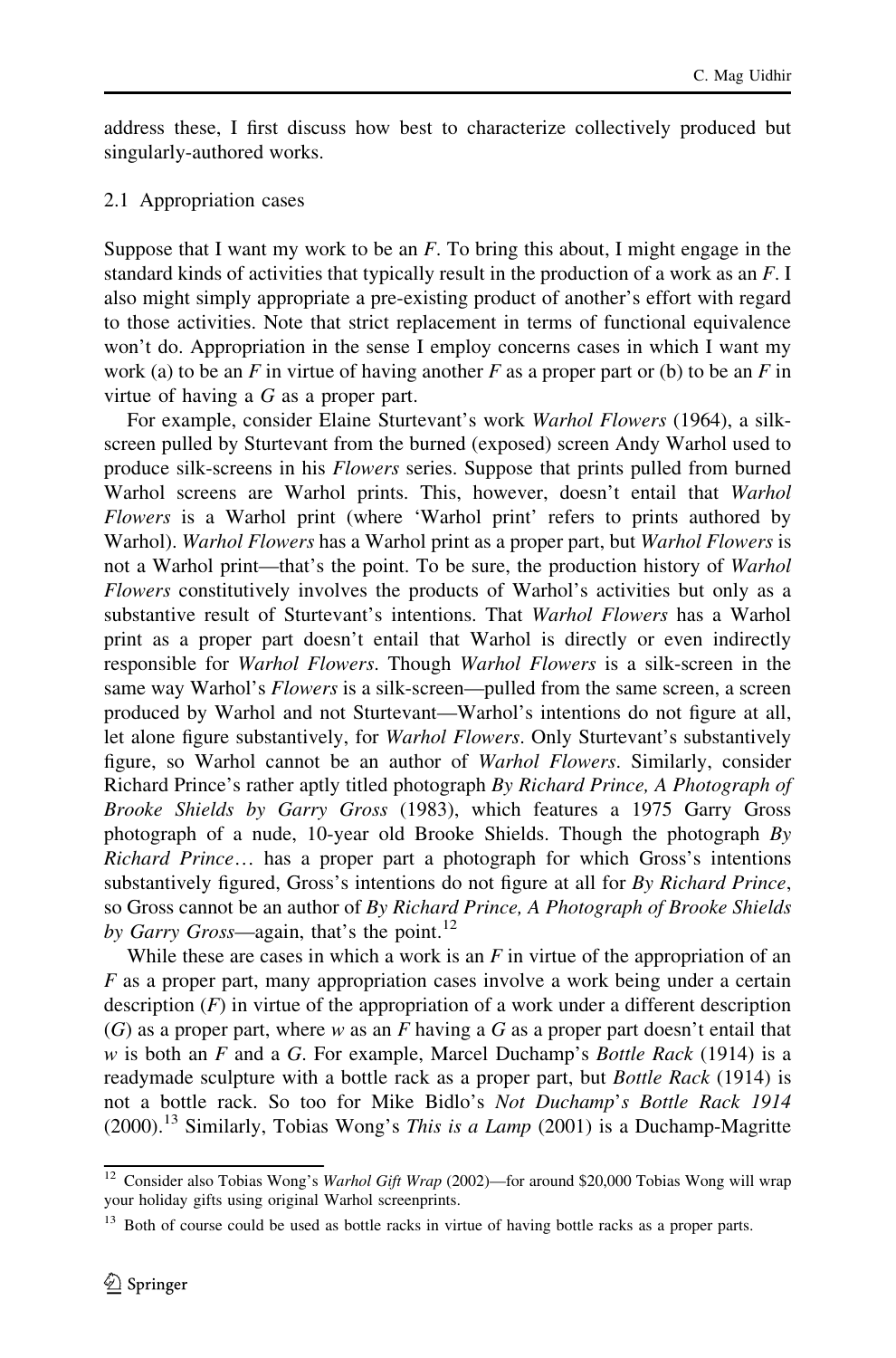inspired ''readydesigned'' sculpture having as a proper part a lamp converted from a Phillippe Starck Bubble Club Chair, but This is a Lamp is not a Starck chair (or a chair at all). This is a Lamp has as a Starck chair as a constitutive component only as a substantive result of Wong's intentions—Starck's intentions do not figure at all for This is a Lamp. So, Starck cannot be an author of This is a Lamp.

On my view, appropriation cases involving author-relevant work-descriptions entail the following for collective production cases.

Let  $A \neq B$ ;  $P =$  the products substantively resulting from the specified agent's activities;  $I =$  that agent's intentions directing those activities in P.

- (1)  $P_A$  and  $P_B$  are constitutive of w as an F.
- (2) A is an author of w as an  $F$ .
- (3)  $P_B$  is constitutive of w as an F only as a substantive result of  $I_A$ .
- (4)  $B$  is neither directly nor indirectly responsible for w being an  $F$ .
- (5)  $I_B$  doesn't figure in w being an F.
- (6) So,  $B$  is not an author of  $w$  as an  $F$ .

Note that appropriation, broadly construed, captures cases of adaptation (e.g., novels into films, films into novels), tributes, homages, or covers, as well as the relationship between works under performance-relevant descriptions and performances of works under such descriptions (e.g., playwrights and composers aren't ipso facto authors of theatrical and musical performances of their work).

That appropriation cases involve collective production ought not thereby entail or even suggest that appropriation cases are collective authorship cases. Most importantly, note that my account of minimal authorship clearly shows (pace Irvin [2005\)](#page-14-0) that strict appropriation cases shouldn't be philosophically troublesome for authorship. Appropriation cases may be worrisome for all sorts of reasons—artistic (e.g., originality and creativity concerns), moral (e.g., appropriation as theft), and legal (e.g., copyright and fair-use laws)—but these are clearly concerns over and above minimal authorship.

#### 2.2 Commission cases

Suppose that I want my work to be an  $F$ . To bring this about, I might engage in the standard kinds of activities that typically result in the production of a work as an  $F$ . I also might commission others to engage in such activities on my behalf (perhaps I lack the skill necessary to achieve the desired result or I might just be too busy or lazy to do it myself). The production history of  $w$  as an  $F$  then contains activities directed by the intentions of someone other than myself, and so in such cases, collective production might yield collective authorship—unlike for appropriation cases, production credit looks salient for commission cases. Perhaps then there is some degree threshold for production credit that, if crossed, is sufficient for authorship. On my view, no amount or degree of production involvement is itself sufficient for authorship. To be an author of  $w$  as an  $F$  is to be directly responsible for  $w$  being an  $F$ ; nothing less can be sufficient. Commission cases, while cases of collective production, are not cases of collective authorship. Commission cases, however, importantly differ from appropriation cases in that appropriation cases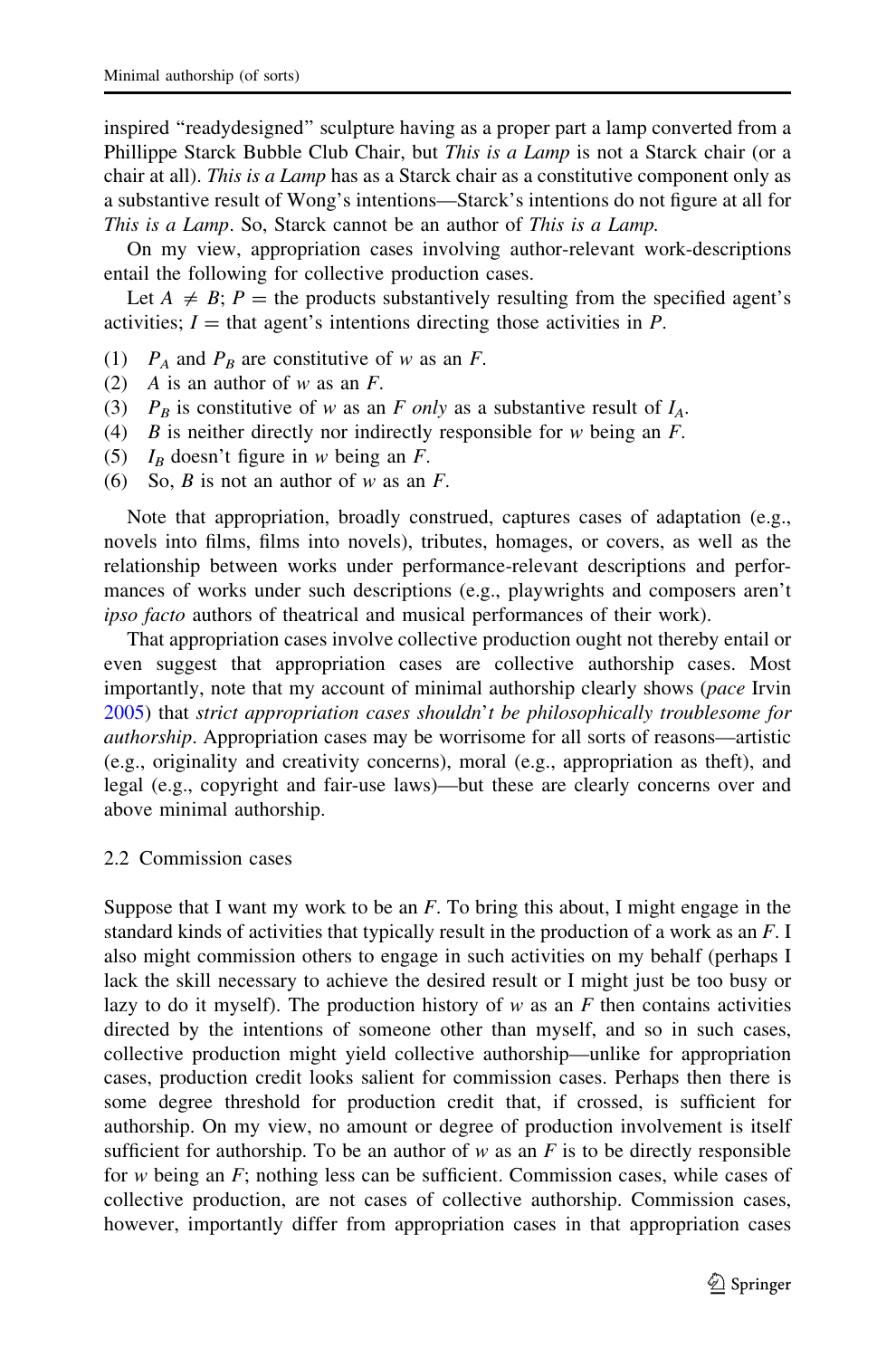involve neither direct nor indirect responsibility while commission cases involve indirect but not direct responsibility.

For example, most printmaking techniques and practices are labor-intensive and disastrously unpredictable in less than skilled hands, and so artists often commission master printmakers to pull the desired number of prints for an edition.<sup>14</sup> In such cases, print technicians are not the authors of the prints they produce; they may merely print from a provided plate, or according to a provided master proof, or simply according to a set of instructions provided by the print artist, who often demands to see multiple state proofs before final approval is given. Of course, the printer's intentions figure in virtue of directing the appropriate sorts of production activities, their intentions substantively figure only as proxy for the artist's intentions. This holds even in cases where the production is best described as collaborative. For example, Chuck Close worked with the printers Robert Blanton, Thomas Little, and Joseph Stauber from the silkscreen studio Brand X to produce Self-Portrait (1995), a silk-screen featuring an image from one of Close's selfportrait paintings. Given Close's multi-colored grid-style paintings and the demands of multi-layered screenprinting (Self-Portrait is an 80-color silk-screen), the production demands on the printers was monumental, both mentally and physically intensive (Sultan [2003](#page-14-0)). This alone, however, neither entails nor suggests that the Brand-X printers are authors of Self-Portrait. While Close and the Brand-X printers collaborated with respect to the particular production processes, neither collective nor collaborative production entails collective or collaborative authorship. Close alone determined the image, the color system, the scale, the medium, the support, and the edition size—the collaborative production effort was entirely devoted to realizing Close's intentions regarding those features. As such, Self-Portrait is a Chuck Close screenprint of a Chuck Close painting of Chuck Close. To be sure, printing/production credit goes to the Brand-X printers, but authorship goes to Close and Close alone.<sup>15</sup>

Commission cases, unlike appropriation cases, entail at least a minimal relation to the work as an F, but the relation is not an author-relation.<sup>16</sup> So, on my view, commission cases involving author-relevant work-descriptions entail the following:

- (1)  $P_A$  and  $P_B$  are constitutive of w as an F.
- (2) A is an author of w as an  $F$ .
- (3)  $P_B$  is constitutive components of w as an F only as a substantive result of  $I_A$ .
- (4)  $I_B$  substantively figures only as a proxy for  $I_A$ .

<sup>&</sup>lt;sup>14</sup> While master printmakers themselves may also be print artists (e.g., Robert Blackburn) or be sought for collaborative reasons (which I discuss next), I am currently concerned only with cases in which they are commissioned for their printmaking ability alone.

<sup>&</sup>lt;sup>15</sup> In a telling statement, master printer Kathan Brown of Crown Point Press had this to say about working with Close on the demanding and often thought impossible to produce *Keith/Mezzotint* (1972)— Close's first print as a professional artist. ''Chuck had specific reasons for doing the mezzotint that were of a particular time and place. All of our successes came out of trying to satisfy his needs'' (Sultan [2003](#page-14-0), p. 52).

<sup>&</sup>lt;sup>16</sup> Notice that none of this requires invoking creative/non-creative distinctions (e.g., only Close can be an author because only Close's intentions are creative intentions). While one may choose to connect creativity with authorship (e.g., Gaut and Livingston [2003](#page-14-0)), minimal authorship needn't require it.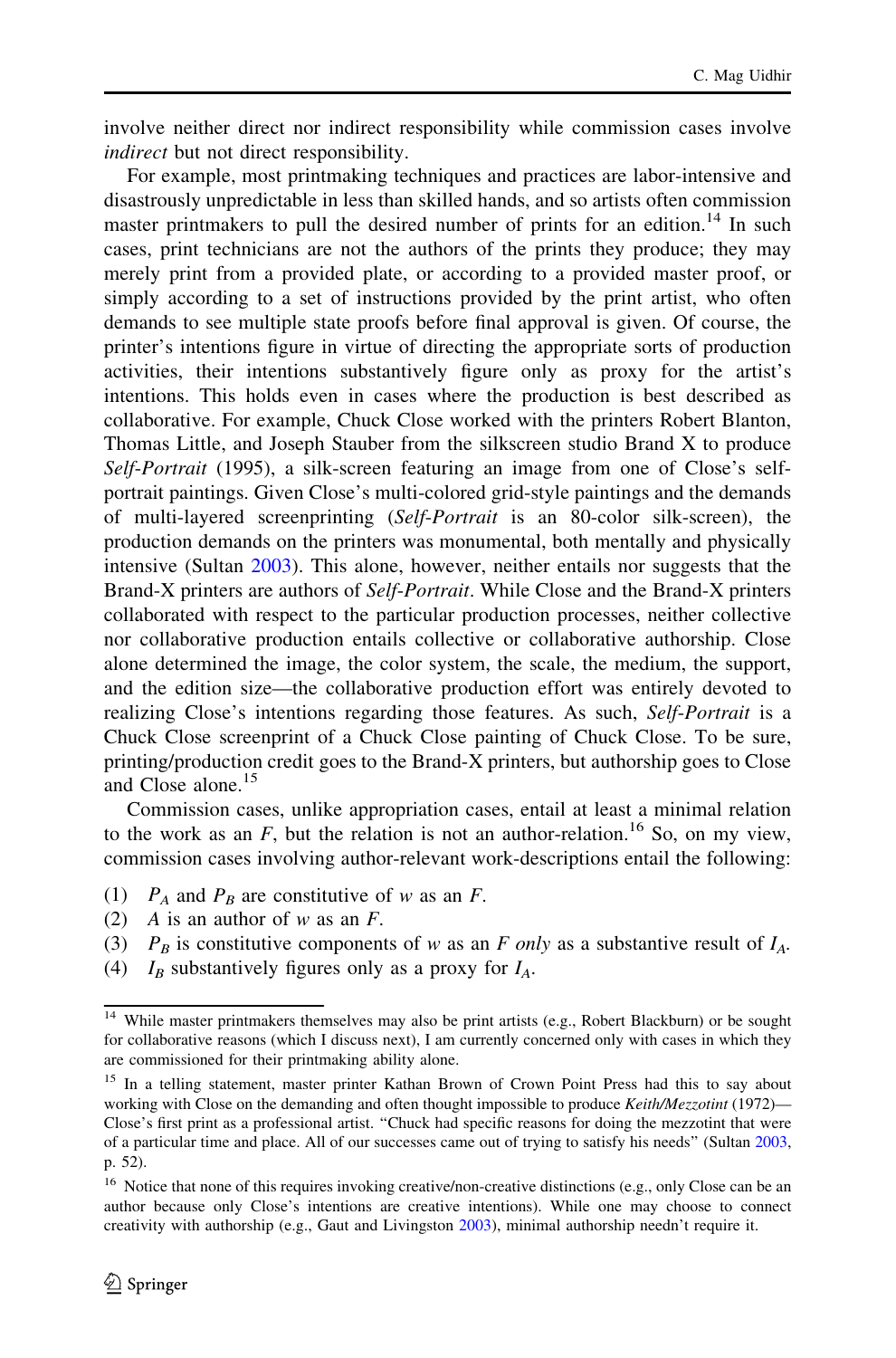- (5) B is only indirectly responsible for w being an  $F$ .
- (6) So, *B* is not an author of *w* as an  $F^{17}$ .

Note that commission cases, broadly construed, capture the relationship between artists and their assistants (e.g., Dale Chihuly and his team of glass-blowers, Jeff Koons and his army of assistants), print artists and master printers (e.g., Robert Rauschenberg and Robert Blackburn, Frank Stella and Kenneth Tyler), designers and manufacturers (e.g., Phillippe Starck and Aprilia motorcycles, Jonathan Ive and Apple computers), and artists and curators (e.g., Keith Haring and Henry Geldzahler).

Most importantly, on my account, degree of production involvement doesn't matter for authorship. For instance, should I properly execute the instructions contained in Sol LeWitt's Plan for Wall Drawing (1969), then I have made a LeWitt wall drawing—a wall drawing for which only Sol LeWitt is an author.<sup>18</sup> I can't be an author merely by following instructions. This suggests that commission cases may often involve production roles for which the activities fulfilling those roles needn't be informed by work-descriptions; that is, the intentions directing the activities of those commissioned needn't be informed by what it is for a work to be an  $F$  (e.g., the activities fulfilling the production roles needn't be directed by the intention that the work satisfy the conditions for being an  $F$ ).<sup>19</sup>

#### 2.3 F-Informed production

Suppose that Roy Lichtenstein had his graduate students in the art department at Rutgers University physically paint Image Duplicator (1963). Lichtenstein remains the sole author despite this (and despite *Image Duplicator* featuring an appropriated image from a panel of an X-men comic illustrated by Jack Kirby). Notice that if those students were instructed to fill in the Ben-Day Dots, then they needn't also have known, in order to do the work asked of them, anything about pop-art, comic books, Jack Kirby, Benjamin Day, or have even understood the title Image Duplicator. So, while *Image Duplicator* may have been collectively produced, most certainly Image Duplicator was not collectively authored. Furthermore, sometimes withholding certain information from those employed in the production better promotes the desired result. That is, perhaps in some cases, the less known by those employed in the production about how the products of their activities figure, the less

<sup>&</sup>lt;sup>17</sup> This is flexible enough to support a claim that A's intentions are the "sufficiently controlling" intentions (Gaut [1997](#page-14-0)) or the claim that only A's intentions must survive certain relevant counterfactual analyses (Inge [2001](#page-14-0)).

<sup>&</sup>lt;sup>18</sup> LeWitt's wall drawings were intended to be multiple and were often physically drawn not by Lewitt but by his assistants, gallery staff, or even untrained volunteers off the street.

<sup>&</sup>lt;sup>19</sup> I do not claim (pace Hilpinen [1993](#page-14-0)) that all work-descriptions (let alone all author-relevant workdescriptions) are such that A's intentions substantively figure for w being an  $F$  only if A's intentions mentally represent F.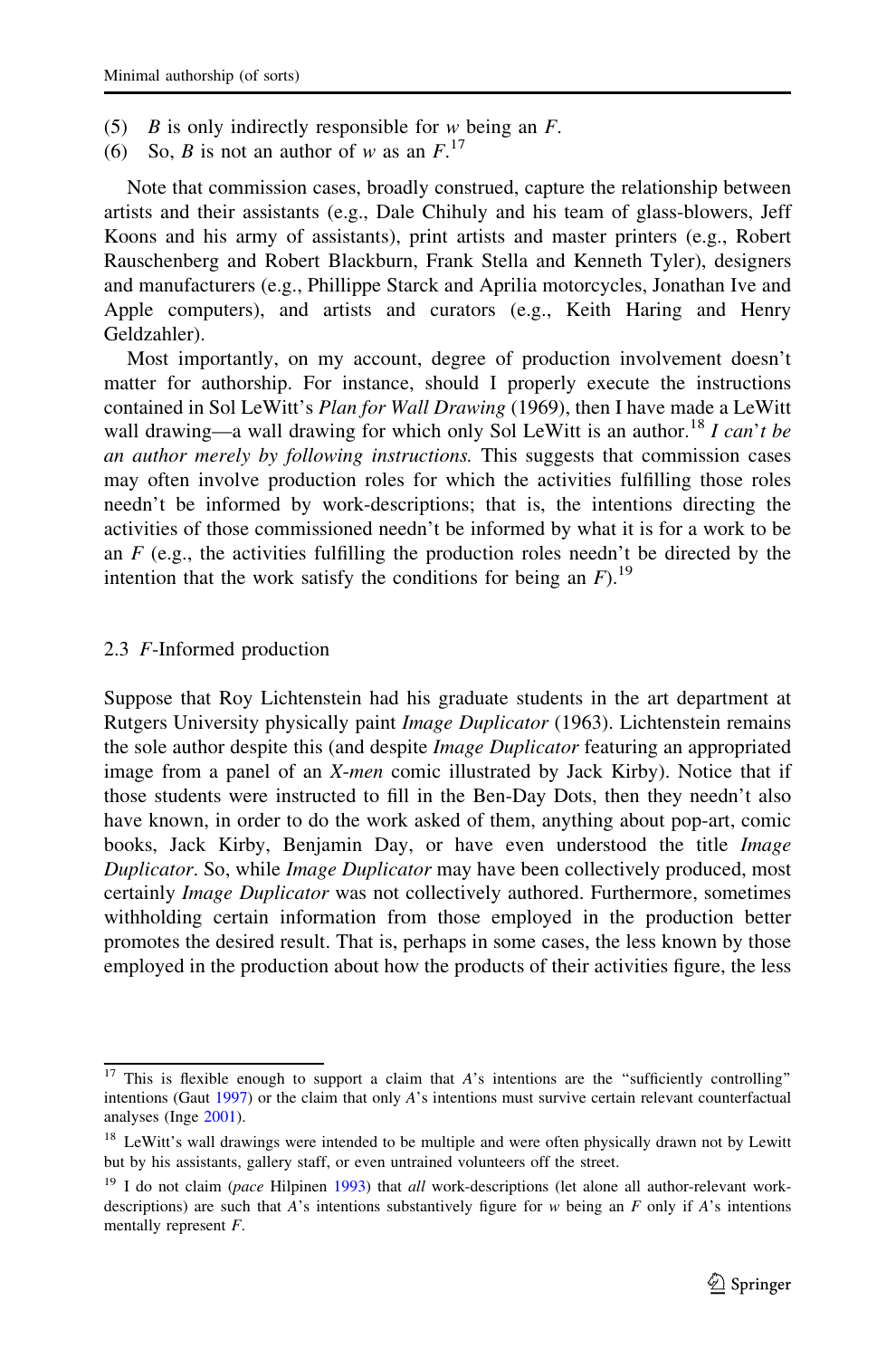<span id="page-9-0"></span>likely their activities will stray from the manner in which the work was intended to satisfy the work-description.<sup>20</sup>

Given this, we ought to expect collective production to move toward collective authorship when the constitutive features of  $w$  as an  $F$  substantively result from activities directed by  $F$ -informed intentions. Suppose that for work-description  $F$ ,  $w$ is an F only if w satisfies the conditions for being an F as a substantive result of activities directed by intentions mentally representing  $F$  (entailing possession and employment of the  $F$ -concept). In such cases, lacking the  $F$ -concept precludes being an author of a work as an  $F$ , no matter the degree of production involvement. This suggests that an informative distinction can be made between collective production and collective authorship, especially should one assume prevalent author-relevant work-descriptions for which intentions so informed are necessary.

Assume for the sake of argument, the following:

- (1) Only  $P_A$  and  $P_B$  are constitutive of w as an F.
- (2)  $F$  is an author-relevant work-description.
- (3) A is an author of w as an  $F$ .
- (4)  $P_A$  is constitutive of w as an F if and only if  $I_A$  is F -informed.

Then, prima facie

(5) If  $I_B$  being F-informed is neither necessary nor sufficient for  $P_B$  being constitutive of w as an  $F$ , then  $B$  is not an author of w as an  $F$  (even in cases where  $P_B$  requires  $I_B$  to be *F*-informed).

In appropriation cases,  $I_B$  bears no relation to  $I_A$ , and in commission cases,  $I_B$ bears only a proxy relation to  $I_A$ . Moving from collective production to collective (collaborative) authorship then should have nothing to do with degree of production involvement and everything to do with how the intentions involved in the collective production relate both to the work-description and to one another. $21$ 

## 3 Collective authorship

I take collective authorship prima facie to come in two varieties: collaborative and non-collaborative. Since on my view, authorship is work-description relative, we might expect some work-descriptions to be more or less supportive of collaborative authorship than others. Recall my minimal account of authorship. Assume for the sake of argument, the following. Let  $C$  be the class of all and only those features essential for something's being an F and let  $C = \{f_1, f_2\}.$ 

<sup>&</sup>lt;sup>20</sup> For example, Frankie Laine was commissioned to sing the theme song for the Mel Brooks movie Blazing Saddles (1974), but no one told him that the movie was a comedy rather than a serious western, and so his performance was achingly earnest, which only added to the film's comedic value.

<sup>&</sup>lt;sup>21</sup> Note that Hilpinen [\(1993](#page-14-0)) cannot make this distinction since he claims the author-relation is a bringinto-existence relation, leading him to conflate collective production with collective authorship, and therefore only able to make a distinction between different kinds of *authors* (e.g., primary authors—those with intentions mentally representing  $F$ —and secondary authors—those merely involved in the production of  $w$  as an  $F$ ). This clearly is far too broad.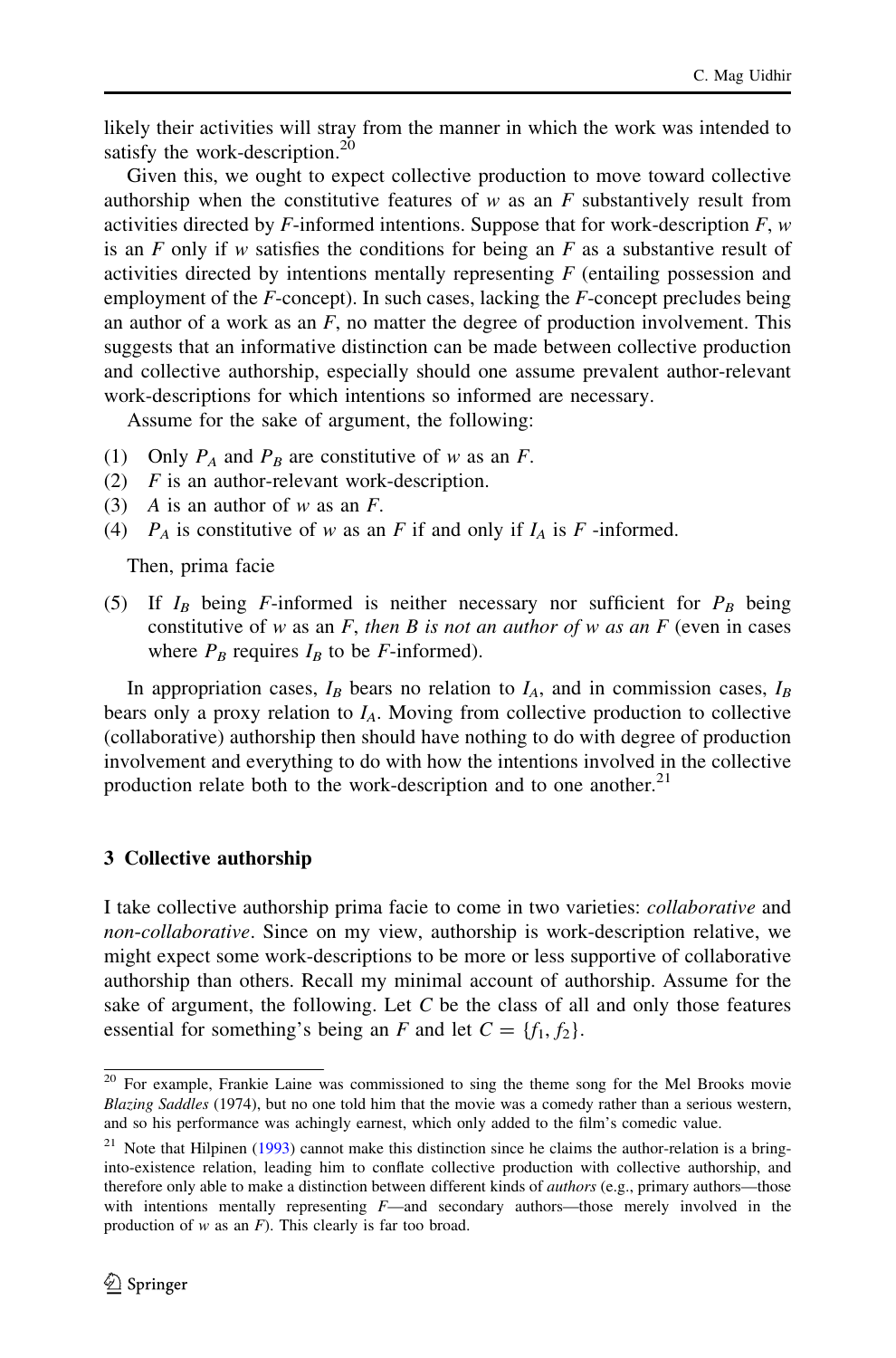A work w is an F if and only if w possesses  $[f_1 \text{ and } f_2]$ .

From this, the following:

A is the author of  $w$  as an  $F$  if and only if  $A$  is directly responsible, at least in part, for  $w$ 's possession of the features in  $C$ .

Further specified with the following:

For A to be directly responsible, at least in part, for w's possession of the features in C is for A's intentions to figure substantively in w's possession of  $f_1$  or w's possession of  $f_2$ .

With this in mind, I propose the following account of collective authorship.

3.1 Non-collaborative collective authorship

Assume that F is an author-relevant work-description for which  $f_1$  and  $f_2$  can be independently satisfied, and let  $P_A$  satisfy  $f_1$  and  $P_B$  satisfy  $f_2$ .

- (1) Only  $P_A$  and  $P_B$  are constitutive of w as an F (Collective Production).
- (2) Only  $I_A$  substantively figures in  $P_A$  being constitutive of w as an F.
- (3) Only  $I_B$  substantively figures in  $P_B$  being constitutive of w as an F.
- (4) It is not the case that  $P_A$  if or only if  $P_B$ .
- (5) So, A is an author of w as an F and B is an author of w as an F (Non-Collaborative Collective Authorship).

Suppose, however, that  $f_1$  and  $f_2$  have a dependence relation such that w possesses  $f_2$  only if w possesses  $f_1$ . The notion of collaboration itself looks to entail some sort of dependence relation between the intentions directing the activities of those collaborating and their products, and this ought to be reflected in any account of collaborative authorship. That is, collaborations are joint efforts; what one does affects and informs what the other does.

3.2 Collaborative collective authorship

Assume that F is an author-relevant work-description for which  $[f_1]$  if or only if and  $f_2$ ], and let  $P_A$  satisfy  $f_1$  and  $P_B$  satisfy  $f_2$ .

- (1) Only  $P_A$  and  $P_B$  are constitutive of w as an F (Collective Production).
- (2) It is the case that  $P_A$  if or only if  $P_B$ .
- (3) So,  $I_A$  substantively figures in  $P_A$  being constitutive of w as an F if or only if  $I_B$ substantively figures in  $P_B$  being constitutive of w as an F.
- (4) So, A is an author of w as an F if or only if B is an author of w as an F (Collaborative Collective Authorship).

Non-uniform collaborative authorship is then collective authorship featuring a one-way dependence relation between authors (their products, activities, intentions)—B is directly responsible for w as an F only if A is directly responsible for w as an F. Uniform collaborative authorship is then collective authorship featuring a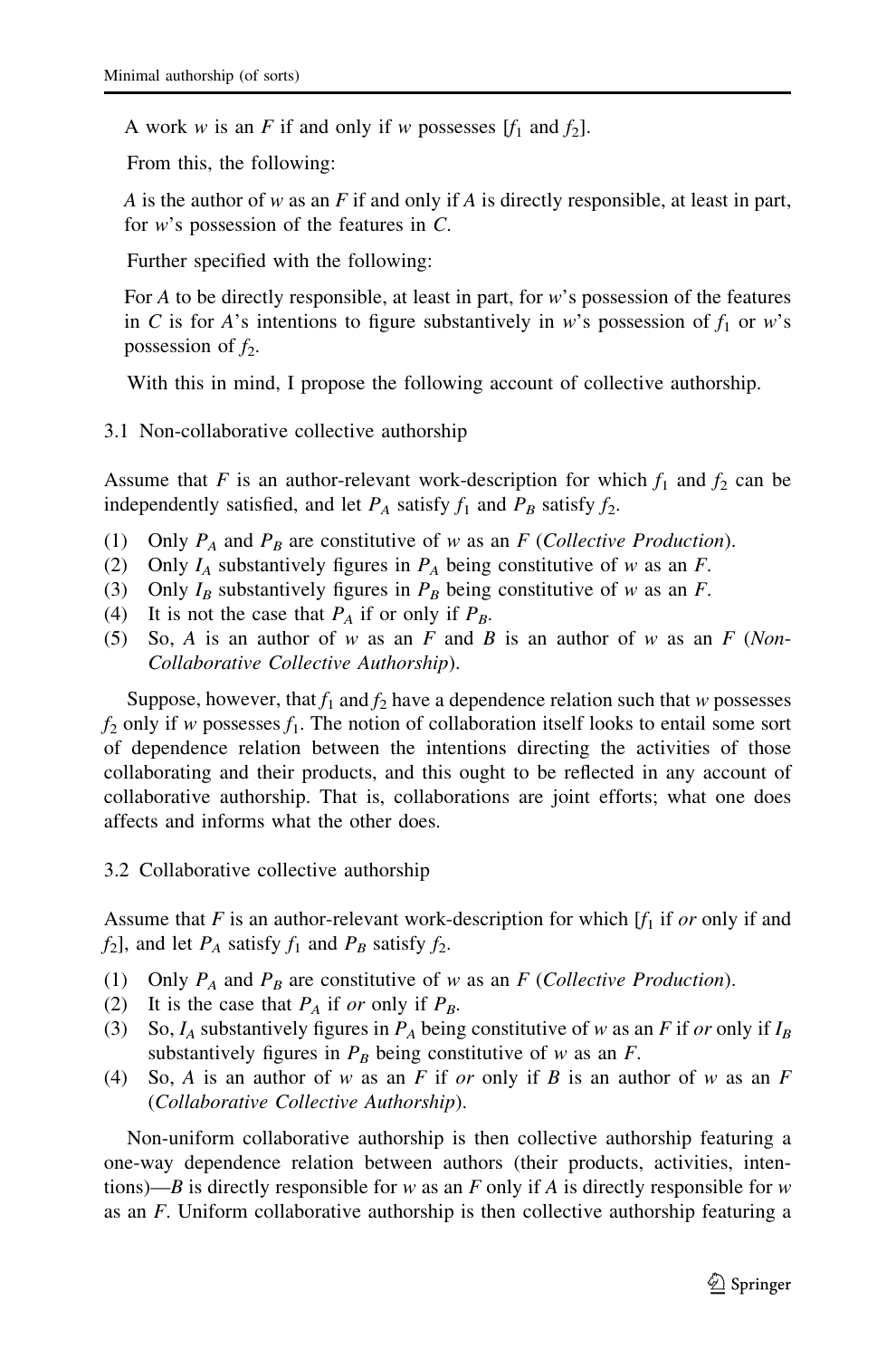two-way dependence relation between authors—A is directly responsible for  $w$  as an F if and only if B is directly responsible for w as an F.

Of course, we might reasonably think that most author-relevant work-descriptions are such that works cannot discretely possess the constitutive elements for that work-description. Presumably for most visual, literary, and musical work-descriptions, images, words, and sounds *simpliciter* don't matter; rather images, words, and sounds matter only when considered relationally (e.g., in terms of their juxtaposition, sequencing, or service to some work-description governed narrative, semantic, or aesthetic uptake).<sup>22</sup> While I suspect that author-relevant workdescriptions prima facie preclude non-collaborative collective authorship, I nevertheless want my view at least in principle to allow for it.

3.3 Primary and secondary authorship

The distinction between primary and secondary authorship can be coherent and informative only relative to the kind of collective authorship in play. That is, for non-collaborative collective authorship, being a primary or secondary author may just be a matter of degree of contribution, fleshed out either in terms of degree to which intentions substantively figure or degree of salience of the features for which the intentions substantively figure. Collaborative collective authorship, however, suggests that primary and secondary authorship may be a matter of position in the dependence relation. That is,

A is a *primary* author and B is a *secondary* author if and only if a) B is an author only if A is an author and b) it is not the case that A is an author only if B is an author.

Moreover, truly uniform and equal collaborations should have no primary or secondary authors (at least in terms of the dependence relation) since truly equal collaborations result in mutually dependent authorship. Again, to be the author of  $w$ as an F is to be directly responsible for w being an F, and some Fs may be such that the required conditions bear a dependence relation to one another, and so we ought to expect this dependence relation to carry over for those directly responsible for the way in which the work satisfies those conditions.<sup>23</sup>

Determining the work-description then allows for determining whom, if anyone, is directly responsible, at least in part, for the work being under that description. Moreover, given that some author-relevant work-descriptions may be either supportive of or resistant to non-collaborative collective authorship, determining

<sup>&</sup>lt;sup>22</sup> Scott McCloud [\(1994](#page-14-0)) has such a view about comics—the fundamental constituent of comics aren't images, but *paneled* images where paneling entails juxtaposition according to a sequence. For criticisms of this view, see Meskin ([2005](#page-14-0)) and Hyman and Pratt ([2005](#page-14-0)).

 $23$  This can inform the following putatively problematic cases: (i) posthumous authoring (e.g.,  $B$ completing the late A's unfinished novel), (ii) the role of editors (Inge [2001](#page-14-0); Stillinger [1991\)](#page-14-0), and (iii) withdrawn or disowned authorship (e.g., Alan Smithee/Cordwainer Bird cases). Also, in certain disowning cases, we might regard the collectively-produced work in question as still collectively authored but characterize the collective authorship as non-collaborative, indicating that the intention-directed activities of the authors are independent from or contrary to one another.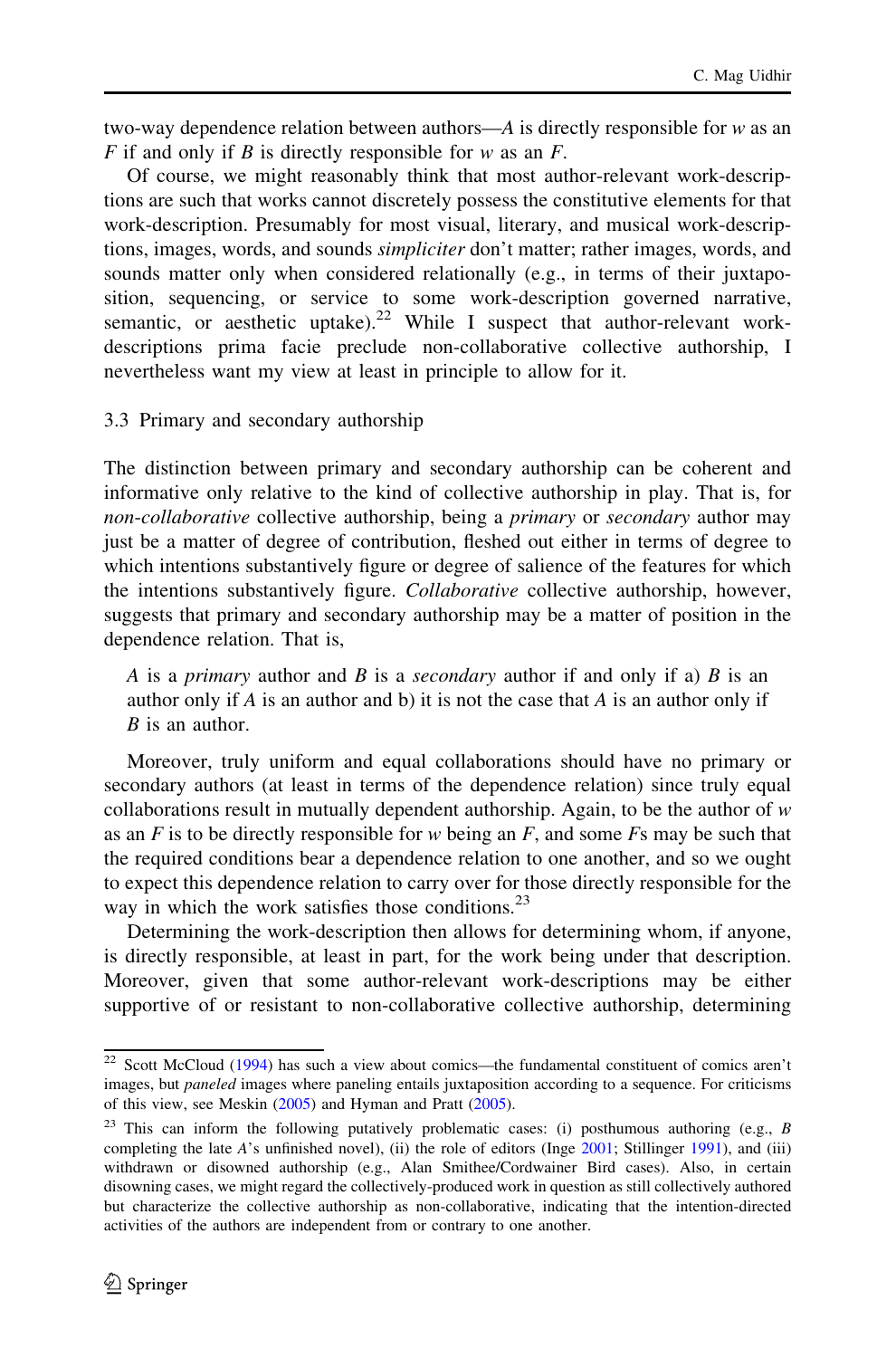authorship must be hostage to determining the satisfaction conditions for the relevant work-description. As such, non-empirical difficulties in determining authorship-of-a-work-as-an- $F$  suggests that the source of the difficulty firmly rests with the account of the work-description in question; either the work-description itself is in principle resistant to authorship or the provided account of that workdescription may *itself* be unworkable. Works under elusive or fractious workdescriptions (e.g. cinema) are *ipso facto* works for which authorship is elusive or fractious (e.g., cinematic authorship).  $^{24}$ 

# 4 Conclusion

If minimal authorship is authorship of works *simpliciter*, then being an author of a work entails being responsible for that work being the way it is. The notion of works simpliciter, however, is glaringly uninformative as to which way matters, which features prima facie demand reception, or for which sorts of reception conditions are works author-relevant. Being a work *simpliciter* matters only because works are constitutive of authorship's domain; that is, they are the kinds of things that can permissibly stand in the author-relation, and this fact alone cannot ground a productive account of minimal authorship.

For example, when authorship is held to be a two-place relation between agents and works simpliciter, issues in cinematic authorship appear intractable precisely because authorship as a two-place relation, when faced with problematic issues in collective production, simply and incorrectly translate those into problematic issues of collective authorship. Under such a rubric, directors, producers, screenwriters, cinematographers, editors, actors, score composers all intuitively appear to be candidates for authorship merely because they all intuitively appear to be playing important, if not essential, production roles. This becomes further complicated given that those production roles above are often highly complex and dependent on one another.<sup>25</sup>

 $24$  I suppose that art and authorship (author and artist, work and artwork) may be intimately connected, and so I suppose that any theory of authorship at least ought to be consistent with there being such a connection. If art is an author-relevant work-description and artists merely authors of works as art, then authorship concerns for artworks appear captive to the myriad disputes about the nature of art. Minimal authorship, however, needn't be hostage to the peculiarities of art theory. If being art is not a workdescription (e.g., *adjectival* rather than *sortal*), then artist and author can in principle come apart, and my view at least allows for there to be such a separation. To do otherwise is either to illicitly build into minimal authorship some otherwise peripheral authorship claim or to explicitly or implicitly claim that art theory ought to inform minimal authorship itself. Neither are palatable options, and so accounts of authorship largely motivated by art-theoretic concerns should be to that extent found prima facie suspect.

<sup>&</sup>lt;sup>25</sup> Producers constrain directors (e.g., *The Godfather* has a 3-h runtime because supposedly producer Robert Evans, after seeing Coppola's first cut, told him to make it an hour longer to give it a more ''epic'' feel). Films may radically depart from the written source material (e.g., *The Shining*, the film directed by Stanley Kubrick and The Shining, the novel written by Stephen King). A final studio edit may be radically different than what the director and others had envisioned (e.g., Brazil (1985) directed by Terry Gilliam was drastically re-edited by Universal studio executives from a 142-min film with a dark ending to a 94 min film with a happy ending).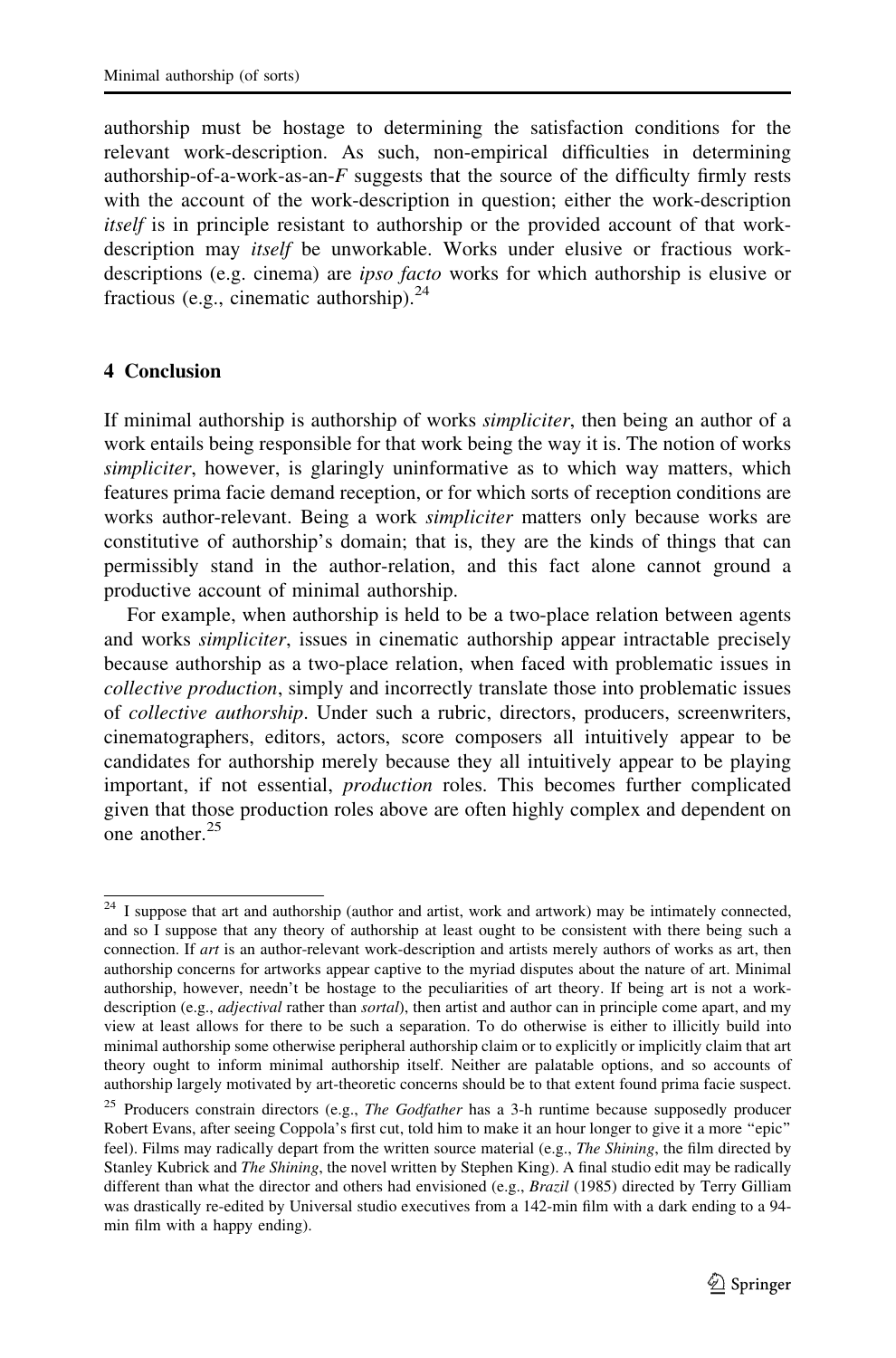<span id="page-13-0"></span>As I have argued, however, collective production, no matter how highly complex, fractious, and interdependent, need neither entail nor suggest collective authorship. By making authorship work-description relative, whether someone stands in an author-relation to a work depends on the designated work-description governing the author-relation. Work-descriptions inform us over what features authorship can range, so we need then only figure out who (singular or plural, individual or group, actual or constructed) is directly responsible, at least in part, for the work having those features. So, if cinematic works have authors, then determining cinematic authorship first requires having a robust and workable notion of cinema. Should we appear to have a workable and robust account of cinema only to find cinematic authorship remains as fractious and elusive as before, then either the account of cinema in play isn't so workable after all or cinema isn't an author-relevant workdescription (or is at least in principle resistant to authorship).

This shows that theories predicated on authorship of works *simpliciter* rely on the brute requisition of intuitions in model work-description cases for use in non-model cases, which unsurprisingly has less than desirable results squarely because commonsense intuitions about authorship are fecund only with respect to model work-descriptions. That is, commonsense intuitions about authorship are in the main reliable in garden-variety cases only because garden-variety cases involve gardenvariety work-descriptions, i.e., work-descriptions for which in the main we have already secured robustly informative and productive accounts. My account of minimal authorship doesn't rebuke commonsense intuitions. Instead, it shows that the scope of commonsense intuitions need only be narrowed accordingly (commonplace work-descriptions).<sup>26</sup> Moreover, minimal authorship being workdescription relative doesn't entail that settling authorship issues requires *exhaustive* accounts of work-descriptions. Presumably, many work-descriptions lack complete accounts but nevertheless may be substantial enough to settle authorship issues for that work-description. The prevalence of such work-descriptions, of course, may depend on the reach and import assigned to the practices and conventions surrounding those work-descriptions. Unsurprisingly then, for debates about the robust philosophical work required of authors to be coherent and productive, the principal philosophical focus must shift to work-descriptions.

Acknowledgements The core idea of this paper came from lengthy conversations about authorship I had with Aaron Meskin, Roy T. Cook, and Marcus Rossberg, and as such, I owe a special thanks to these three. I must also thank Robert Stecker for his helpful suggestions on earlier drafts.

# References

Barthes, R. (1997). The death of the author. Image-music-text. New York: Hill and Wang. Booth, W. (1961). The rhetoric of fiction. University of Chicago Press. Bratman, M. (1999). Intentions, plans, and practical reason. Stanford, CA: CSLI Publications. Carroll, N. (2001). Beyond aesthetics: Philosophical essays. Cambridge University Press.

<sup>&</sup>lt;sup>26</sup> In fact, theories precluding work-description relative authorship *ipso facto* undercut, rather than reinforce, our commonsense intuitions. We also needn't resort to pluralism for the author concept (e.g., standard authorship, non-standard authorship, authorship\*).